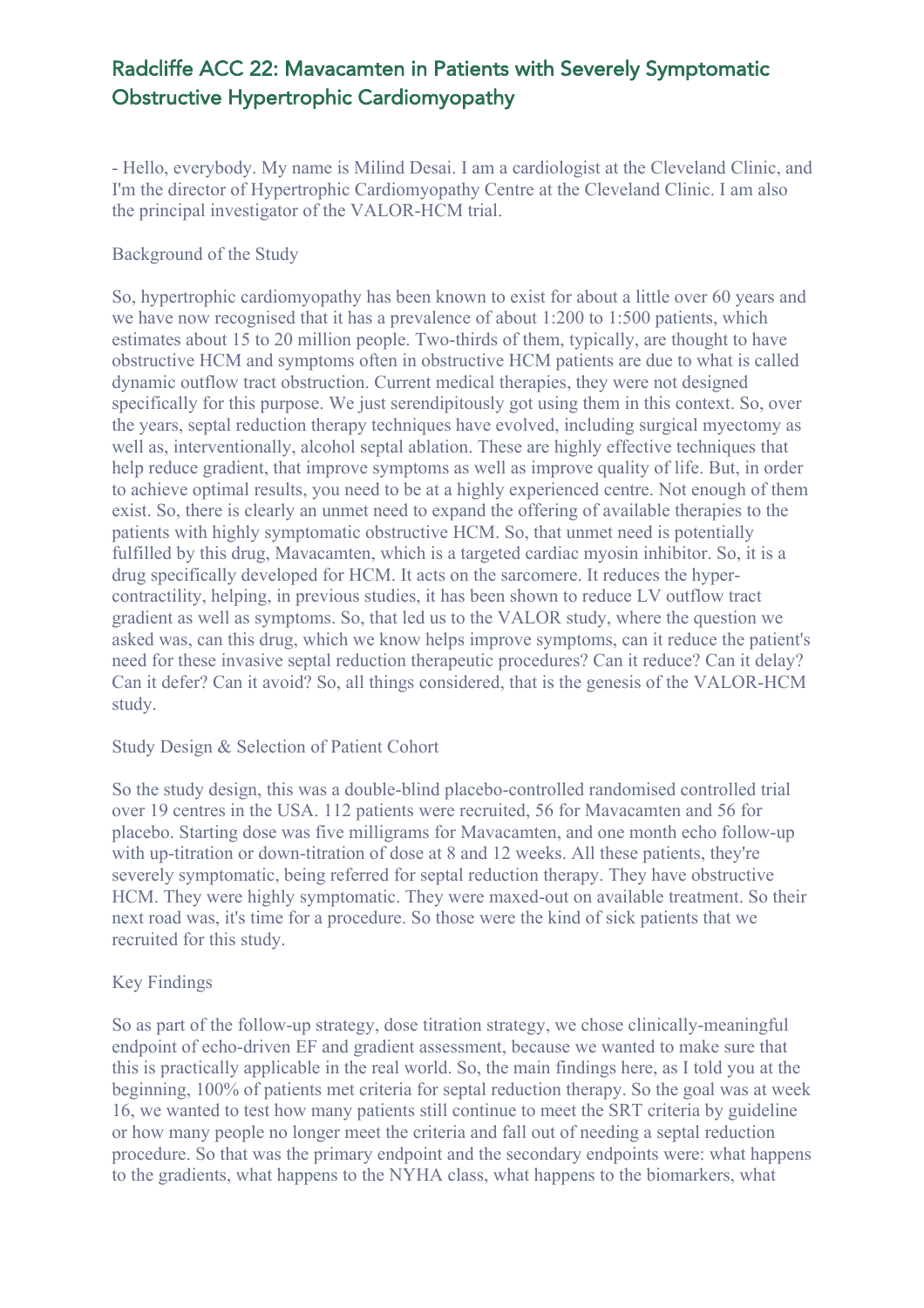## Radcliffe ACC 22: Mavacamten in Patients with Severely Symptomatic Obstructive Hypertrophic Cardiomyopathy

happens to their cardiomyopathy questionnaire score. So what we found was, after 16 weeks in the Mavacamten group, only 18% remain guideline eligible or chose to undergo SRT. So from 100%, it dropped down to 18%. 82% no longer remain eligible, versus placebo, where 77% still remain eligible. So that was an absolute difference of 58 and a very high p-value of 0.0001. In addition to that, all the secondary endpoints we talked about trended in favour of Mavacamten and the difference was statistically and highly significant.

#### Effect on Clinical Practice

As I alluded to earlier in my presentation, we are increasingly recognising these patients. So, there's an increasing number of patients out there. We do not have targeted therapies for these patients. These are broad therapies with a broad set of side effects. So what we needed to do was a precision-type therapy that works on the specific heart muscle. Now, the reason why there is this need is, if they do not get better with the standard therapy then their only option is heart surgery or an interventional cardiology procedure. It's great when it works. It's great at a fantastic centre of excellence. But there's not enough of those. There's a lot more patients and not enough centres. So there's that gap we need to fill. So how do I think it will translate in clinical practice? You can think about a patient, a group of patients, in whom they no longer meet criteria for any invasive procedure. There will be a group of patients where, they choose to defer surgery or procedure for an extended period of time for whatever reason, this can get them through that. There could be a group of people that are high risk for a procedure or do not have the anatomy suitable for a procedure. They need some alternative therapy. So, I see it playing out in multiple different arenas. More than likely, the way I envision it, people will start off with is you try standard therapy, it doesn't work, add this. If it works, then great. If it doesn't work, or it works for a little bit, then continue. So, it could be an alternative or a stopgap to SRT.

#### Next Steps

So the next step specifically for this 16-week study, which was placebo-controlled. So now all patients were offered a chance to go for surgery. 95% of patients chose not to go for surgery or alcohol ablation. 95% of patients are continuing on medications. So the obvious next step is: is there a right dose? Or is it different dose for different people? What is the optimal way of monitoring this medication? How many people really say, 'I don't want to deal with this, send me for surgery'? What is the turnover rate? What is the transition from medical therapy to surgical therapy rate? All these questions and plus importantly, safety, long-term safety. So these are the things we will be testing in the long-run. And plus, there are some mechanistic questions. Which patients may drop EF? Or which patients improve better? Are there some biomarkers? Are there some imaging markers that we can look into? So there's plenty of questions that could be asked.

#### Take-home Messages

In severely symptomatic, obstructive HCM patients who are referred for septal reduction therapy, Mavacamten, titrated using simple echocardiographic measurements, significantly reduced the eligibility for SRT, compared to placebo. In addition to that, it significantly improved NYHA class by at least one. It improved LVOT gradient, biomarkers, as well as Kansas City Cardiomyopathy Score. Additionally, it was safe with no new additional signals